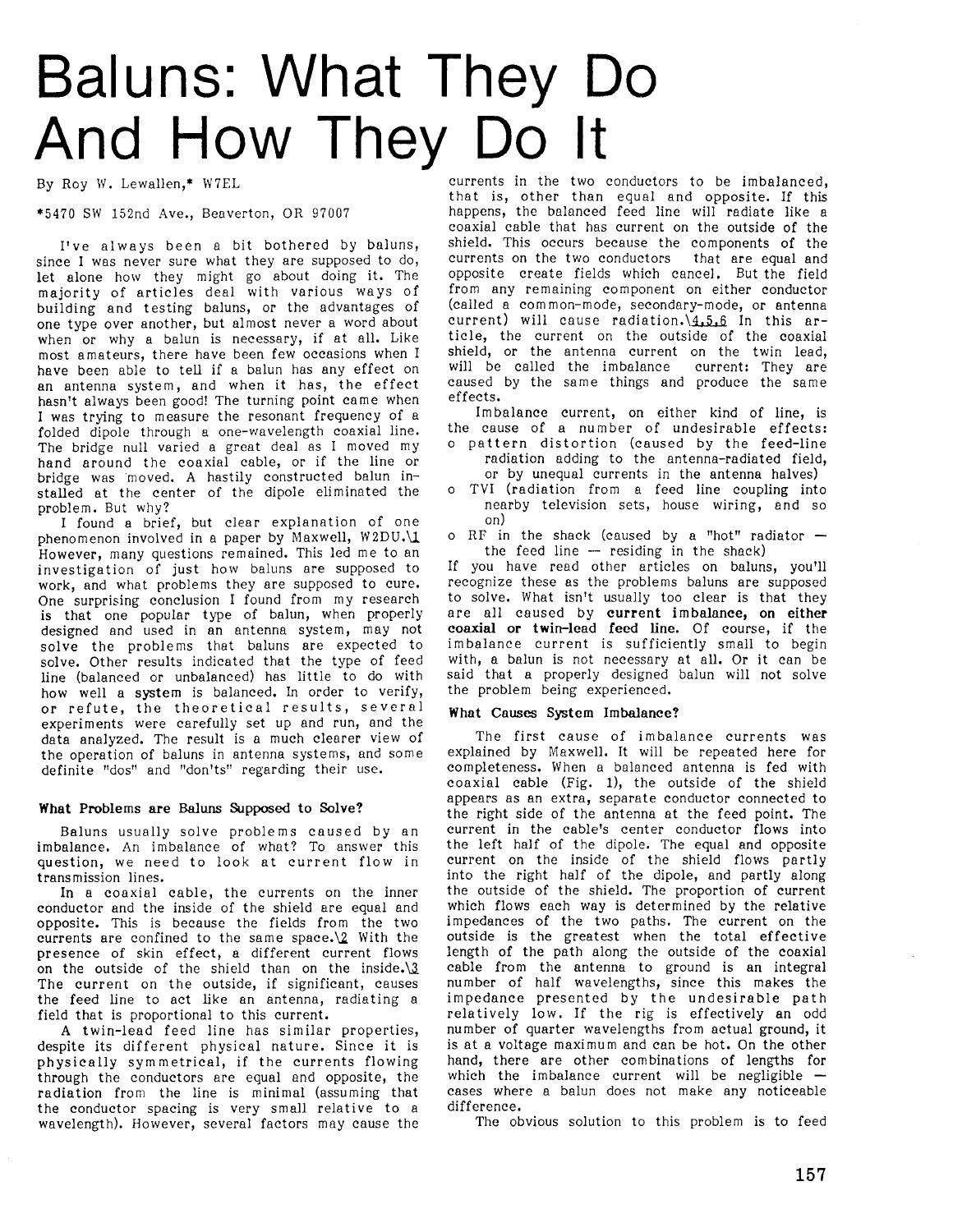

Fig.  $1 -$  Imbalance caused by another path to ground from only one side of the dipole.

the balanced antenna with a balanced feed line  $$ twin lead. This solves the problem neatly, until you encounter the problem which most of us have today, illustrated in Fig. 2. Suppose that we went ahead and connected the line as shown schematically in Fig. 3. If the rig could be totally isolated from ground, the feed-line conductor currents would be equal and opposite, just as they would be if coaxial cable were used; the imbalance current would be zero, and the feed line would not radiate.\7 However, when we connect the rig to ground, as shown by the broken line, wetve again provided a third conductor in parallel with the right side of the feed line, and the same problem occurs as with the coaxial cable (see Fig. 4). So either type of line is unbalanced if a direct path to ground is provided from one side, and both can be a balanced, nonradiating line if the imbalance current is eliminated.

Imbalance current can be caused also by situations where the two sides of the antenna are not precisely symmetrical: Coupling to nearby objects, the tilt relative to ground, or slight differences in lengths of the two antenna halves. $\sqrt{8}$ Another cause of imbalance currents is induction. lf the feed line is not exactly placed at a right angle to the antenna, a net current is induced into it by the antenna fieid. This current appears as an imbalance current. At UHF, where the diameter of c oaxial cable is a substantial fraction of the length of the antenna elements, coaxial line is more difficult to place symmetrically relative to the antenna than twin lead is (this is sometimes given as the only reason for using a balun!). The problem is negligible at VHF (except perhaps with very Iarge diameter coaxial cable) or below.

## What Baluns Do

Let's recall what we want a balun to do: cause the currents in the feed-Iine conductors to be equal in magnitude and opposite in phase, resulting in a zero imbalance current. IIow well do the popular balun types do this?

One type of balun is known as a transformertype balun or balun with a tertiary winding (Fig. 5).\g This type is commonly used for providing single-ended to differential conversion for driving balanced mixers, push-pull amplifiers, and so on. It seems to be suitable for our purpose. An analysis of its operation (see Appendix 1) shows that it does indeed perform an unbalanced-to-balanced conversion. The voltages at the balanced port are caused to be equal, and opposite, in phase relative to the cold side of the unbalanced port. Thus, the use of this sort of balun will eliminate the problem of current flow on the outside of a line only if the antenna is perfectly balanced. There is nothing antenna is perfectly balanced. gained by forcing the voltages of the two antenna halves, whether balanced or not, to be egual and opposite relative to the cold side of the balun input (usually connected to the shield of a coaxial feed line), since the antenna field is proportional to the currents in the elements, not the voltages at the feed point. I will call this type of balun a voltage balun to emphasize that it balances the output voltages regardless of load impedances.

12/10/12/12



Fig. 2 - One solution to the imbalance problem is to feed the balanced antenna with a balanced  $feed$  line  $-$  twin lead.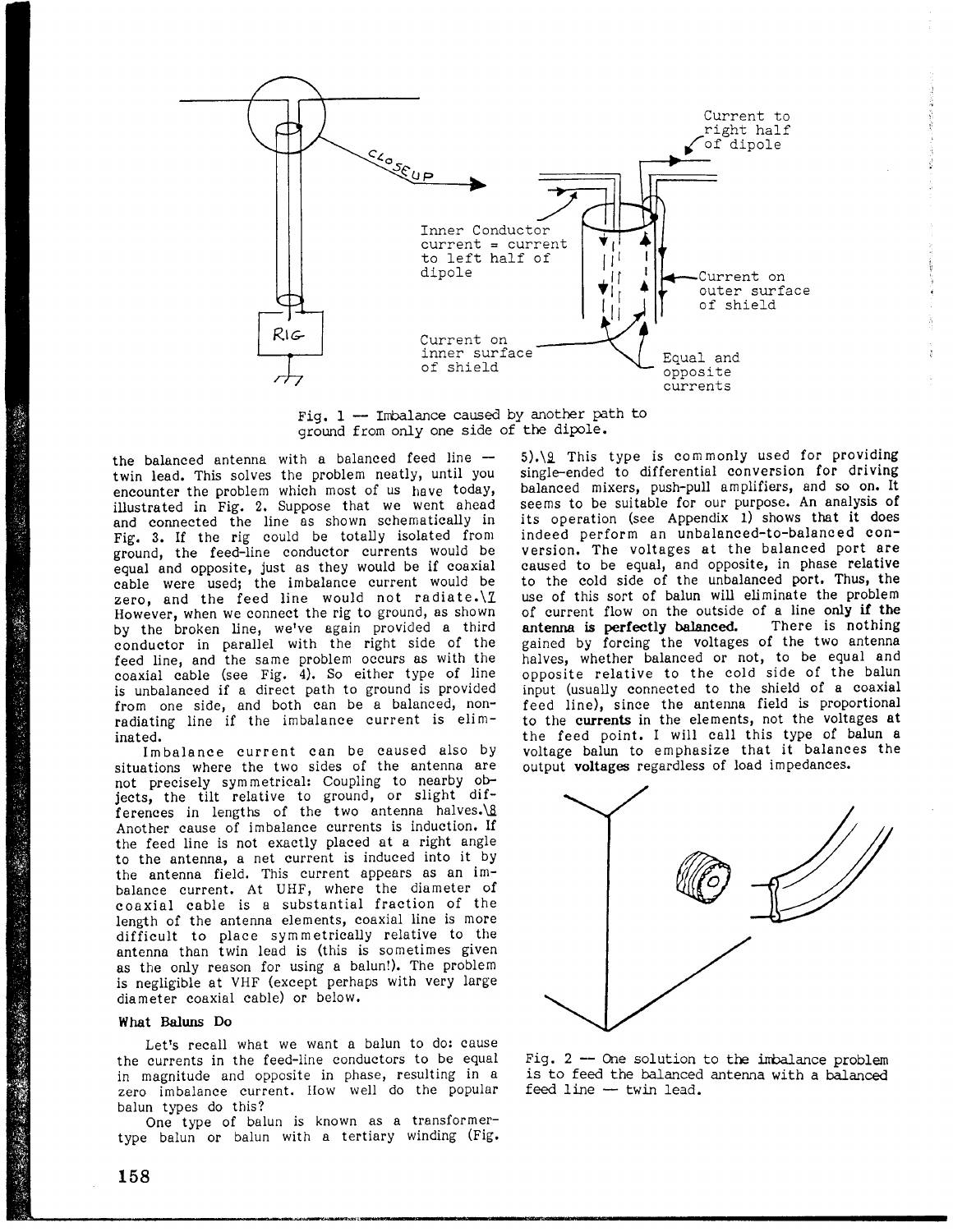

Fig.  $3$  -- If the rig were isolated from ground, the feed-line conductor currents would be equal and opposite, the jnbalance current would be zero and the feed line would not radiate.



Fig.  $4$  -- When the rig is connected to ground, a third conductor in parallel with the right side of the feed line is introduced. This causes an imbalance in both coaxial cable and twin lead in both coaxial cable and twin lead feed lines.

Another type of balun that appears in the literature has been called a choke-type balun (Fig.  $6) \cdot 10$  It resembles the voltage balun, except that the tertiary winding is missing. The analysis of both types of balun in Appendix 1 shows that the effect of a tertiary winding is not a minor one. The two types of baluns produce fundamentally different results. The voltage balun causes equal and opposite voltages to appear at the balanced port regardless of load impedanees, but the second type of balun eauses equal and opposite currents on the conductors at both ports for any load impedanees. For this reason, I will call this type of balun a curent balun. Intuitively, the current balun produces the sort of effeet we would expect. When wound with twisted pair or twin lead, it is nothing but & bifilar RF choke that impedes any net eurrent which tries to flow through it. When wound with coaxial cable, it ean be visualized as an RF choke aeting only on the outside of the coaxial-eable shield, reducing the current to a very small value. This is the exact function a balun needs to aecomplish when used in an antenna system.

A current balun can be constructed by winding coaxial feed line into a coil, winding either type of feed line onto a core, or by stringing ferrite cores along either type of line. $\setminus$ 11 Even if the balun is mediocre, there will be no effect on the desired properties of the line itself (impedance, eleetrical length, SIVR, and so on). A lessthan-perfect voltage balun ean have a profound effect on the impedance seen at its input beeause of the tertiary winding. Impedance-transforming (4:1) baluns are discussed in Appendix 3.



Fig.  $5$  -- Voltage balun (see text). The bottom winding is sometimes referred to as a tertiary winding. All windings are closely coupled.





# **Experiments**

"Hot" Side

A series of experiments was designed to test the validity of the results of the theoretical investigation. A 10-meter dipole was set about 12 feet above the ground, and about five feet above the edge of an elevated wooden deck (Fig. ?). One-half wavelength from the eenter of the dipole, a 4-foot rod was driven into the ground, whieh was eompletely saturated with water at the time the experiments were run (during November, in Oregon). To further lower ground-system impedance, six radials were placed on the ground around the ground rod. Two feed lines were eut to a half wavelength: one of RG-S9/U coaxial eable, and one of 72-ohm transmitting twin lead. The velocity factors of the eables were not taken into aceount, since the intent was to have the outside of the coaxial cable, or the two parallel conductors of the twin lead, be an electrical halfwavelength long. A low-power 10-meter transmitter loeated at, and conneeted to, the ground system was used as a signal souree.

Current probes and baluns were built as deseribed in Appendix 2. Two of the eurrent probes were permanently wired into each side of the dipole near the feed point, and a third was used for all feed-line measurements. A single detector was used for all measurements, and it was calibrated over the range of encountered output Ievels by using a signal source and precision attenuator. The results of the experiment have been corrected to aeeount for the measured nonlinearity of the deteetor.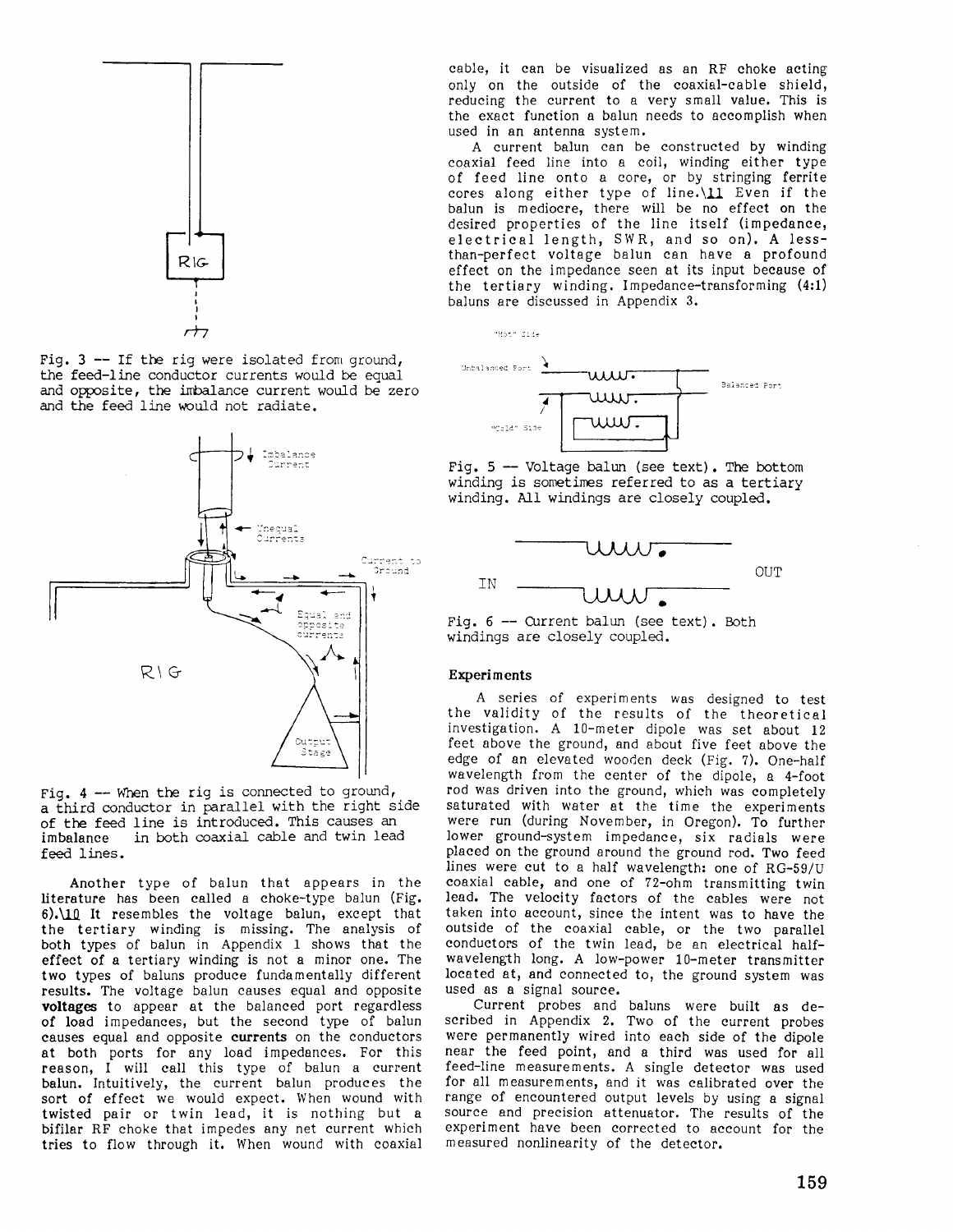No attempt was made to keep the power level or impedance match constant from one test to another. When running an experiment with no balun, a current balun, and a voltage balun, the only variation in the system was to change the balun. Initially, the intent was to use the antenna current probe readings as a measure of current balance in the antenna halves. However, a case was encountered in which the antenna halves showed equal currents, but a large imbalance current was measured in the feed line at the antenna feed point  $-$  a seemingly impossible combination! (Tne equal antenna currents were even more suspicious because no balun was being used, and the antenna had intentionally been made nonsymmetrical for that test.) A bit of thought provided the answer. The imbalance current is measured by placing the feed Iine through the current-probe toroid. In conjunction with the detector, it measures the magnitude of the vector sum of all currents flowing through the toroid. Each antenna current probe, with the deteetor, measures tbe magnitude of the current in each half of the antenna, at the feed point. What must be happening is that the currents in the dipole halves are equal in magnitude, but not 180 degrees out of phase. A check of the current-probe outputs with a good-quality dual-channel oscilloscope confirmed the hypothesis: The currents were 230 degrees, rather than 180 degrees, apart, although equal in magnitude. What an interesting pettern that dipole would have! But this illustrates how misleading the magnitudes of element currents can be when judging balance. Measuring the imbalance current in the feed line at the feed point does, however, provide a good indication of the balance of the currents in the antenna halves. If the imbalance current is very small, the currents in the sides of the antenna must be nearly equal in magnitude and opposite ih phase. A significant imbalance current, on the other hand, indicates that one or both conditions have not been met.

Measurement of the imbalance current on the feed line also indicates how much the feed line will radiate. The imbalance current at the rig provides a measure of RF in the shack. In the following tests, the magnitude of the current was measured in each conducior, then the magnitude of the imbalance current was neasured by placing the complete feed line through the current-probe toroid. A single figure of merit, balance, was calculated as:

| balance $(dB) = 20 log \begin{bmatrix} (average of magnitudes) & f currents in each \\ 100 & 100 \\ (magnitude of imbal -) the \\ (megnitude of imbal -) the \\ (magnetic current) . \end{bmatrix}$ |
|-----------------------------------------------------------------------------------------------------------------------------------------------------------------------------------------------------|
|-----------------------------------------------------------------------------------------------------------------------------------------------------------------------------------------------------|

Experiments 1 through 4 were done using a nominally symmetrical dipole, although results indicate that some asymmetry was present. For experiments 5 through 7, the dipole was intentionally made nonsymmetrical by lengthening one side by five inches, and shortening the other side by the same amount.

# Experiments 1 and 5:

See Fig. 8. The dipole was symmetrical for experiment 1, nonsymmetrical for experiment 5.



Fig.  $7$  - Experimental setup.



Fig.  $8$  -- Setup and results of experiments  $1$ and 5. Numbers are measured balance in dB.

#### Discussion

If the dipole balance (sYm metry) were indeed perfect for experiment 1, we would expect the curents in the sides of the dipole to be unbalanced, resulting in imbalance current on the feed line. This is because the outside of the eoaxial shield appears as a conductor in parallel with half of the dipole. Also, either a current or voltage balun should reduce the imbalance and to zero. balun should reduce the imbalance Since the feed Iine is placed symmetrically relative to the antenna, no additional current should be induced into the feed line, so the imbalance should also be quite small at the either type of balun is used.

With the nonsymmetrica. dipole (experiment 5), we would expect the voltage balun to do worse than in experiment 1. We would also expect the current balun to do about the same, and the no-balun case to be considerably worse.

#### Results

In experiment 1, the voltage balun did not perform as well as the current balun, indicating some asym metry in the dipole. At the frequency chosen, the small differences in connections and a slight tilt of the antenna could easily account for what happened. When no balun is used, a curious result is the much better balance at the rig end than at the antenna end of the feed line. This may be because the feed lines weren't exactly an effective half wavelength long, because there was a

 $\mathcal{L}_{\text{1}}$ 

 $\frac{1}{\sqrt{2}}$ 

.\_ i il  $\ddot{t}$ 

H

hdwal in a ffile and the control of the control of the control of the control of the control of the control of

ffi F'i fi1

 $\ddot{\phantom{a}}$ 

ffi

t;. I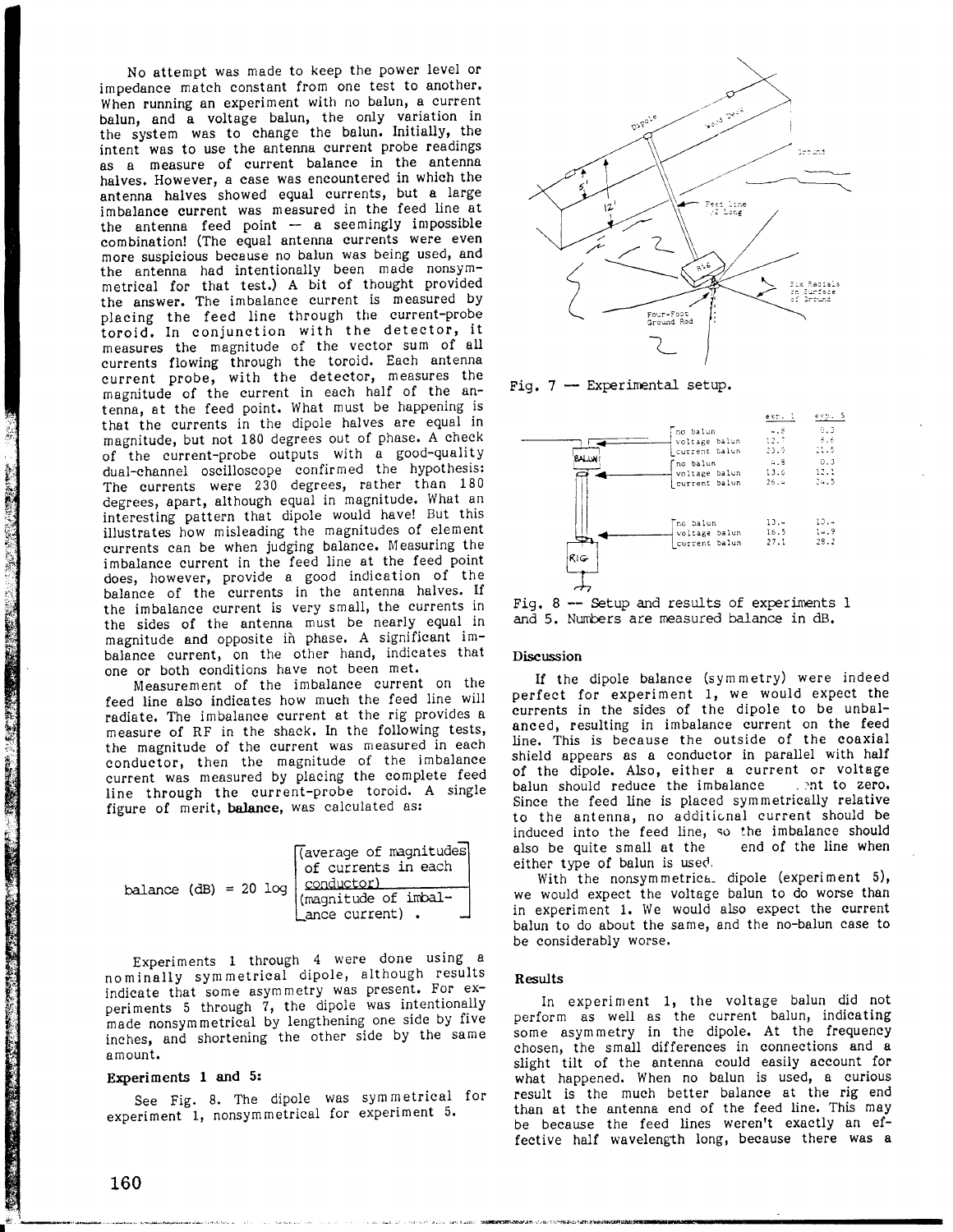wire of about six inches in length connecting the rig to the ground system, or because the feed line was doubled baek on itself for a short distance near the rig to provide strain relief. Perhaps the doubling baek generated enough induetance to cause a eurrent balun, or RF choking effect. The better balance at the rig end can be seen in the results of all experiments.

The no-balun result was worse with the nonsymmetrical dipole than the symmetrical one, as expected, and the current balun did about the same in both cases. The voltage balun, although slightly worse with the nonsymmetrical antenna, was better than expected, but still definitely inferior to the current balun.

# Experiments 2 and 6:

See Fig. 9. The dipole was symmetrical fon experiment 2, nonsymmetrieal for experiment 6.

#### Discussion

The results of these experiments should duplicate those of the previous pair, sinee the feed line is placed symmetricaily relative to the antenna to avoid indueed current. The only difference is that the balun is placed farther down in a symmetrical or nonsymmetrical system.

#### Results

The trend is clearly the same as in experiments 1 and 5; the current balun provides the best balance, the voltage balun is seeond best, and a feed line with no balun is the worst case. The balance with no balun was better in this experiment, however, (except at the rig end with the nonsymmetrical antenna, whieh was about the same), and the balanee at the rig end was substantially better when using the current balun. Time did not permit me to run additional experiments to explain these differences, but the ability of the current balun to achieve superior balance was again illustrated.



Fig.  $9$  - Setup and results of experiments 2 and 5. Nunbers are measured baLanced in dB.

#### Experiments 3 and 7:

See Fig. 10. The dipole was symmetrieal for experiment 3, nonsymmetrieal for experiment 7. The voltage balun was connected with the balanced port toward the antenna.

# Discussion:

These experiments, and experiment 4, were eonducted to test the idea that coaxial cable and twin-lead feed lines would behave in the same fashion, as theorized earlier. If so, the results of

|              | Ho balun<br>voltage balun.<br>current balun                                              | exp.3<br>4.8<br>3.7<br>19.3                  | exp.7<br>0.3<br>14.5         |
|--------------|------------------------------------------------------------------------------------------|----------------------------------------------|------------------------------|
| BALUN<br>RIG | no balun<br>voltage balun<br>current balun<br>no baiun<br>voltage balun<br>current balun | 13.4<br>12.5<br>41.1<br>13.4<br>15.3<br>42.0 | 10.4<br>32.3<br>10.4<br>33.7 |

Fig.  $10$  - Setup and results of experiments 3 and 7. Nmrbers are neasured balance in dB.

these experiments should be similar to those of the previous pair.

#### Results:

With no balun, the results were those of experiments 1 and 5 (the test with no balun was not rerun). With the current balun, the results were similar to those of experiments 2 and 6, indieating that coaxial cable can be used as a balanced feed line (in the sense diseussed earlier) with a balanced or somewhat-unbalanced load. This data also points to the possibility that a eurrent balun could be added to an existing antenna system at the rig end of the line, with results similar to those obtained by placing it at the antenna, in some cases at least. This would certainly be worth a try in systems where the symptoms indicate the need for a balun, but the antenna itself is diffieult to get to. With the symmetrieal antenna, the voltage balun made balance worse at both ends of the feed line than no balun at all. The balanced port of the voltage balun sees two unequal impedances to ground: the eoaxial center conduetor, ending in one dipole half, and the eoaxial shield terminating in the other. The shield is eapabie of radiating but the inner conductor isn't, and the two are of different diameters, aceounting for the different impedanees. The voltage balun predictably generates unequal currents in the different impedances, eausing additional current imbalanee. A voltage balun was not evaluated in this applieation with a nonsymmetrical dipole, having shown distinctly inferior results even with a svmmetrical one.

## Experiment 4:

See Fig. 11. The dipole was sym metrieal. The voltage balun was conneeted with the balaneed port toward the antenna.

#### Discussion:

Like experiments 3 and 7, this was intended to test the similarity between performance of the two kinds of feed line, provided that all other conditions and connections are the same. If the two feed lines aet the same, the results should duplicate those of experiment 1.

# Results:

The current balun again causes the predicted results, except it shows improved performance at the rig over experiment 1. In eontrast, the voltage balun gave strikingly poorer balance at the antenna, and markedly poorer performanee at the antenna end of the feed line, eompared to no balun at all. If the antenna were eompletely sym metrical, there should be no current imbalance at the input end of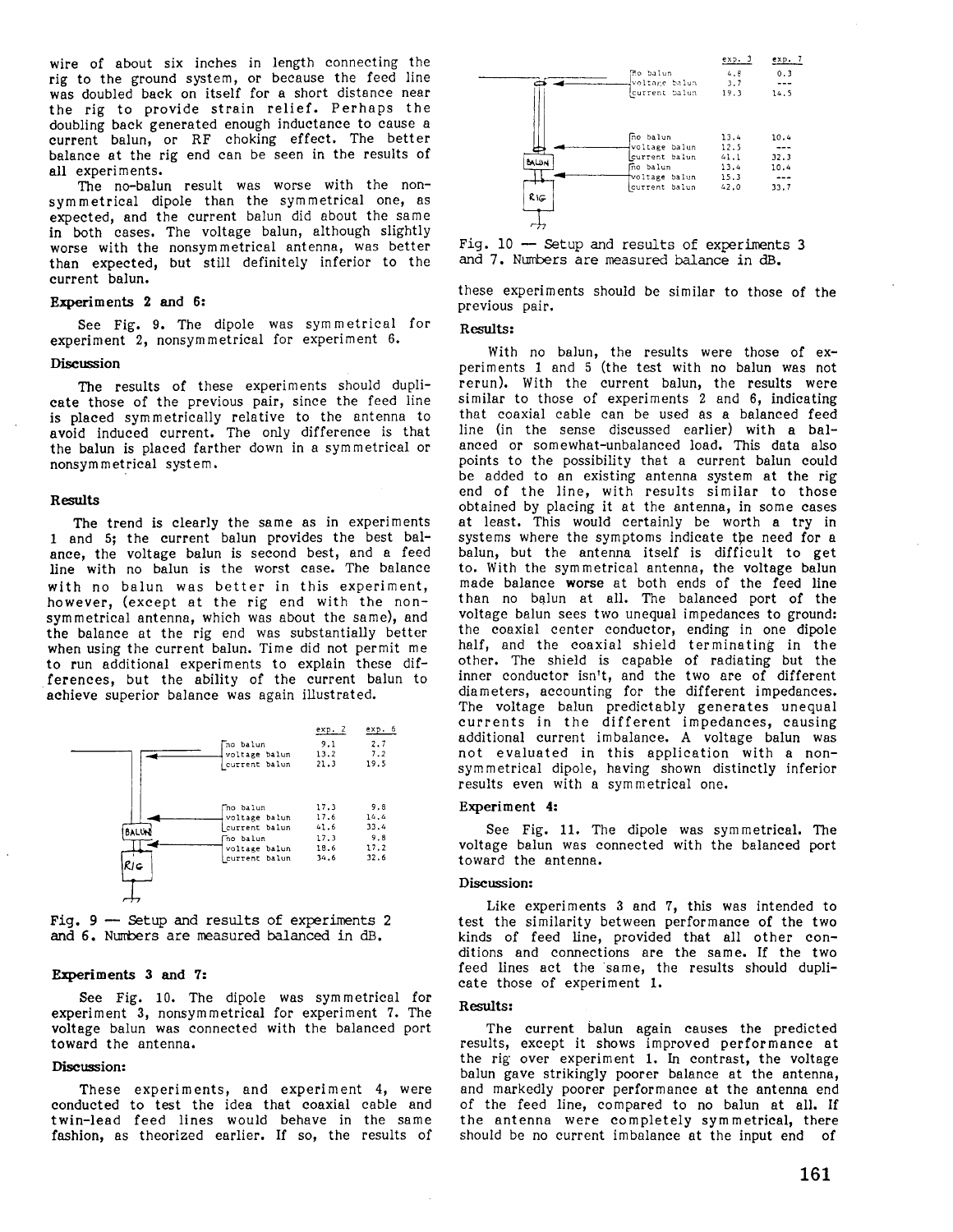

Fig.  $11$  - Setup and results of experiment 4. Numbers are measured balance in dB

the voltage balun, but with the moderate (unintentional) imbalance presented by the actual antenna, the current balance on the feed line was seriously degraded. This configuration isn't likely to be used in actual practice, but helps illustrate the operation of the baluns and feed lines.

#### **Conclusions**

Although some aspects of the experimental results remain to be explained (as they always will be unless performed under extremely controlled conditions), they certainly support the theoretical analysis. The current balun gave superior balance at every measured point in each experiment. The voltage balun improved balance in most cases, explaining its acceptance in spite of the theoretieally and experimentally demonstrated superiority of the current balun to cure the problems we have discussed.

As always, finding the answers to questions generates yet more questions. Lack of time did not permit experiments with the feed line placed nonsymmetrically with respect to the antenna, to induce imbalance current into the feed line. The results of such an experiment should be interesting and en-Iightening.

Is there an optimum point in the feed line to place a balun? Suppose the effective distance along the feed line/ground wire from the antenna to ground is an integral number of half wavelengths, and the balun is placed a quarter wavelength below the antenna, as sometimes recommended. Wouldn't the imbalance current be conducted as before? Would induced current, if present, be reduced? What's the effect of poor coaxial shield coverage?

More work needs to be done in evaluating the various styles of current baluns (such as coaxial cable wound into a choke, coaxial cable wound on a ferrite or powdered iron core, insertion of the feed line through one or more ferrite cores, and so on) for their primary characteristic: causing currents to be equal in magnitude and out of phase. The method I've used is briefly described in Appendix 2, but how good is good enough?

The basic investigation reported here does answer some of the major questions regarding baluns. I now know what symptoms I can expect a balun to cure, why it will (or wontt!) cure them, how to predict and measure the balun's success in doing so, and what type of balun to use. I hope you do, too!

#### Appendix 1: A Brief Analysis of Balun Operation

Analysis of both balun types assumes "ideal" operation: All flux is linked to all windings (coefficient of coupling is one), and each winding has sufficient self-impedance to make the magnetizing current negligible.



## The Yoltage Balun

Because of transformer action,  $V1 - V3 = V2 \nabla \phi = \nabla \phi - \nabla 1$ . The third term comes about because of the "tertiary" winding shown at the bottom. Rearranging the last two terms,  $V2 - V\beta = -(V1 V\emptyset$ . So relative to  $V\emptyset$  (the voltage at the cold side of the unbalanced port), the voltages at the balanced port are equal and opposite.

The current It flowing in the tertiary winding is, by inspection,  $-(\text{li } + \text{li } - \text{li})$  and also (Ie I1), so  $-(\text{li} + \text{lh} - \text{I2}) = (\text{lc} - \text{I1})$ . Because of the property of coaxial cable discussed in the body of the article,  $\text{li} = -\text{lc}$ , so  $\text{lc} - \text{lh} + \text{l2} = \text{lc} - \text{ll};$ thus  $I\emptyset = I1 + I2$ . So for the current on the outside of the shield, ID, to be zero, load currents I1 and 12 must be equal and opposite. Since Vl and V2 are forced to be equal and opposite relative to  $V\emptyset$ , the only way for I1 and I2 to fulfill this requirement is for the impedances from each side of the balanced port to the cold side of the unbalanced port to be equal. Thus, only a perfectly balanced load will cause no current on the outside of the coaxial cable. Ironically, if this does occur, current It =  $\beta$ , and the tertiary winding accomplishes no function.

## The Current Balun

ln an ideal transformer of two windings having an equal number of turns, the currents in the windings are forced to be equal and opposite. So Ic  $= -(\overline{I_1} + I_0)$ . Again,  $I_1 = -I_0$ , so  $I_0 = I_0 - I_0$ , resulting in Io =  $\beta$ . This result is independent of the load impedances. And, since the load currents are the winding currents, they are also equal in magnitude and opposite in phase.

If the balun is constructed by winding coaxial cable on a core or into an air-core coil, or by stringing ferrite beads on the outside, the operation can be understood by observing that the inside of the coaxial cable "can't tell" what's going on outside. The currents on the inside  $-$  equal and opposite happen regardless of the outside environment, but the construction eauses a high impedance to current flow on the outside, acting like a choke to the imbalance current (hence the appropriate name choke balun). When constructed of twisted-pair line, the effect on imbalance current is the same and for the same reasons, but operation is more difficult to visualize.

The current balun

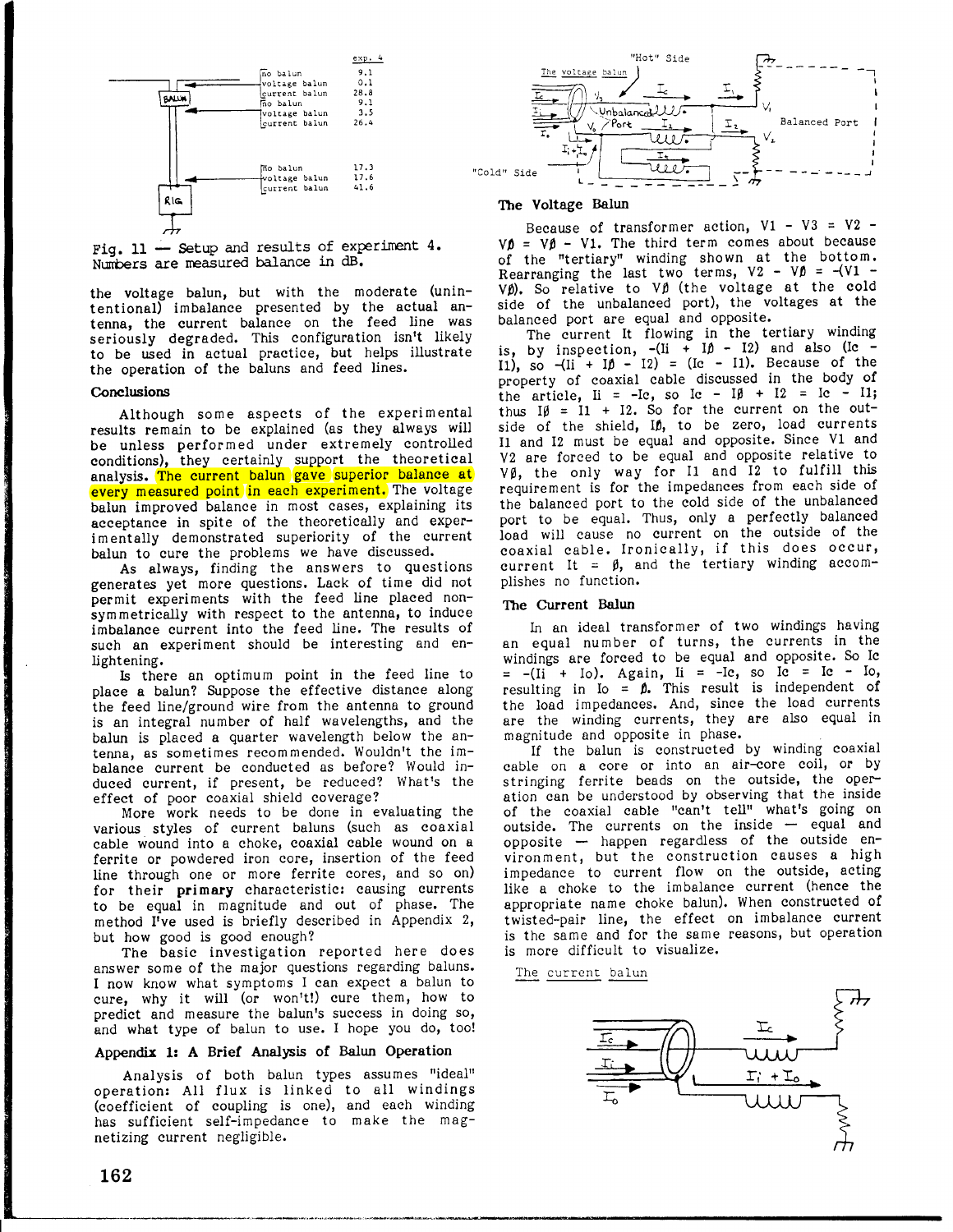# Appendix 2: Construction and Test of Baluns, Curent Probes and Deteetor

# Yoltage Belun

The voltage balun was constructed using the method deseribed in Ref.8. A piece of no.26 wire was laid along a length of RG-178/U cable (smal] diameter Teflon-insulated eoaxial cable), and heat-shrinkable tubing was applied over the assembly. The modified cable was wound on an FT82-61 core using ten turns. This construetion method was decided on after trying to wind a balun with two pieces of coaxial cable in bifilar fashion, the shield of the seeond being connected as the tertiary winding. The latter construction method was much poorer in providing good voltage balanee.

Voltage balance was evaluated by eonnecting the cold side of the unbalanced port to a ground plane and the balanced port to two resistors of unequal value, the other ends of whieh were connected to the same point on the ground plane. Using resistors of 27 and 54 ohms, the ratios of voltages appearing at the two resistors were measured as about 3/4 and L-1/2 dB, depending on which resistor was connected to which lead of the balanced output.

#### Current Balun

The current balun consisted of 15 turns of RG-1?8/U coaxial eable on an FT82-61 core. Performanee was evaluated by connecting the output end to 27- and 54-ohm resistors to ground, and measuring the voltages across them. A properly working current balun should generate twice the voitage aeross the 54-ohm resistor than aeross the 2?-ohm resistor, regardless of whieh lead is eonneeted to eaeh resistor. The results were within 0.2 dB of theoretical, with either lead connected to either resistor.

#### Current Probe

The current probes were constructed as shown in Fig.12. The output voltage equals ten times the current, in amperes, being measured. Insertion resistance is one ohm.

## Deteetor

The detector is shown in Fig. 13. It was ealibrated using a signal source and precision attenuators, at the operating frequency. Calibration using a dc source was found to be inaceurate.





BNC male to current probe -Germanium diode  $\mathfrak{r}$ .001  $\mu$ F ro DVM (10 Megohm input resistance)



# Appendix 3: Impedanee-Transforming (4:1) Baluns

The common 4:1 balun, shown sehematically in Fig.  $A3-1$ , is a voltage balun. If used with a current balun as in Fig. A3-2, the combination acts like a 4:1 current balun. Or it can be converted to a 4:1 transforming eurrent balun by adding a third winding, as shown in Fig. A3-3. A 1:1 voltage balun could be eonverted to a 4:1 current balun by reeonnecting the existing windings. The difficulty with using this eonfiguration is that, Iike the 1:l voltage balun, all windings must be elosely coupled, and rather severe impedance changes ean occur because of transformer imperfections.

A better approaeh is shown in Fig. A3-4. Oldtimers will recognize this as the eonfiguration used by the balun eoils commonly used some years ago. This balun does force equal and opposite currents at the input and output, so it is a true current balun, and it performs a 4:1 impedanee transformation. Although it does require two cores whieh must not be coupled,\* it has several advantages: It's much easier to tightly couple two eonductors than three, it's much more forgiving than the other configurations, and it lends itself to easy construetion. One method is simply to wind eoaxial eable on two cores, with the center conductors being the conduetors shown on the outsides in the figure. This balun can also be used in all-eoaxial-cable systems. Besides effecting a 4:1 impedanee transformation, it will greatly reduce any current flowing on the outsides of the lines.

\* If ferrite rods or air-core coils are used, don't place them end to end. Place them side by side and spaced a fair distance, or, better yet, at right angles. Less eare needs to be taken with toroidal eoils.



Fig.  $A3-1$  - The 4:1 voltage balun.







Fig.  $A3-3 - A 4:1$  current balun.